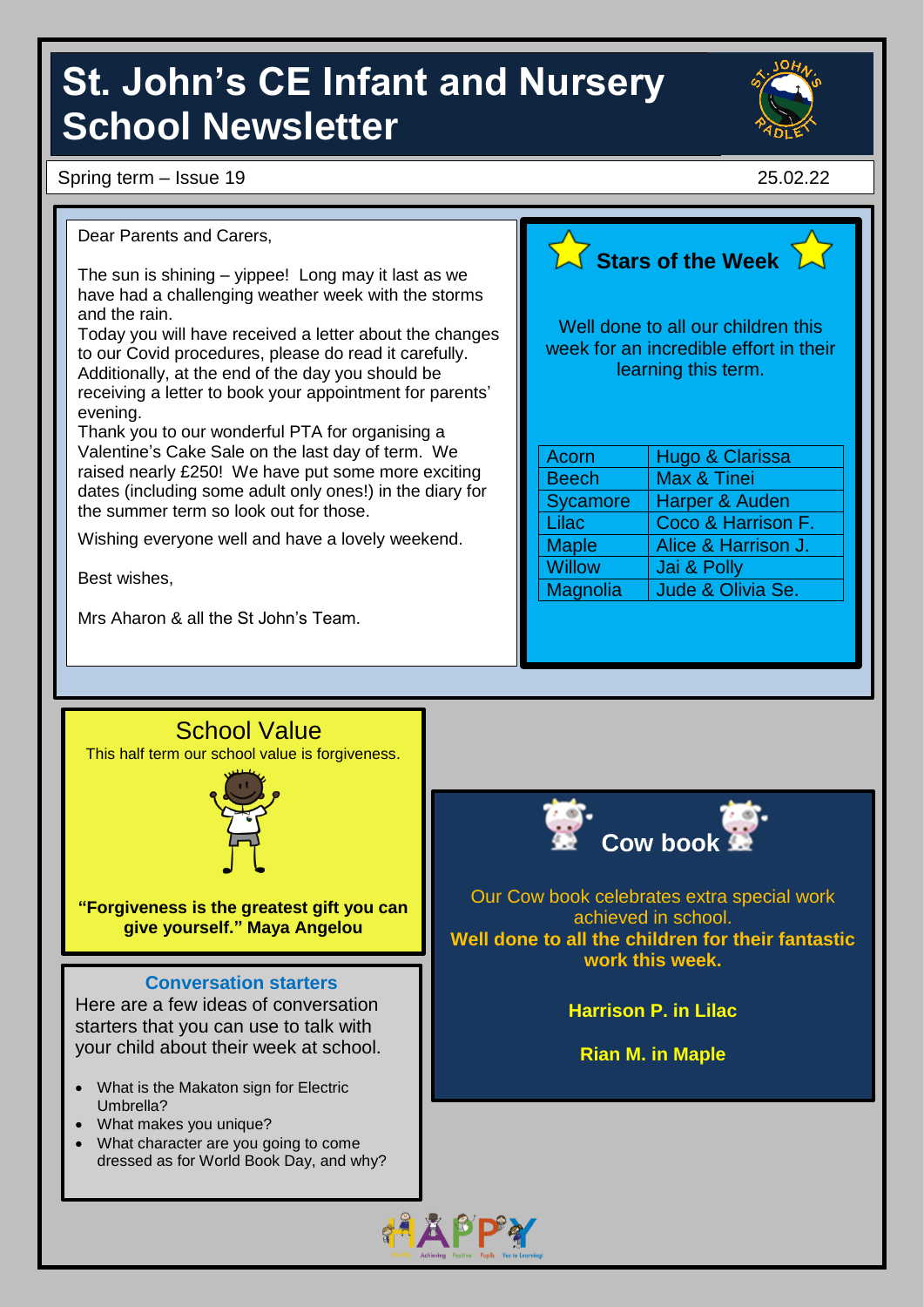# **Reception Superhero Day**











Today Reception recruited many superheroes to help Supertato to find and capture the 'evil pea'. The children engaged in many different missions and activities such as, find the evil pea, making superhero masks and armbands.

The children have had a lot of fun and were given the opportunity to enhance their physical development, creativity and broaden their imaginations. The children were brilliant superheroes and most definitely helped to save St John's from the evil pea.







For more information, visit: [www.electricumbrella.co.uk](https://www.electricumbrella.co.uk/)

## **Electric Umbrella**



We had an INCREDIBLE performance from Electric Umbrella on Thursday. Electric Umbrella put on a live show with interactive music with learning disabled performers. All the performers were amazing and we learnt at song all about how special it is to be different. We also got to dance, learn Makaton signs and sign along too!